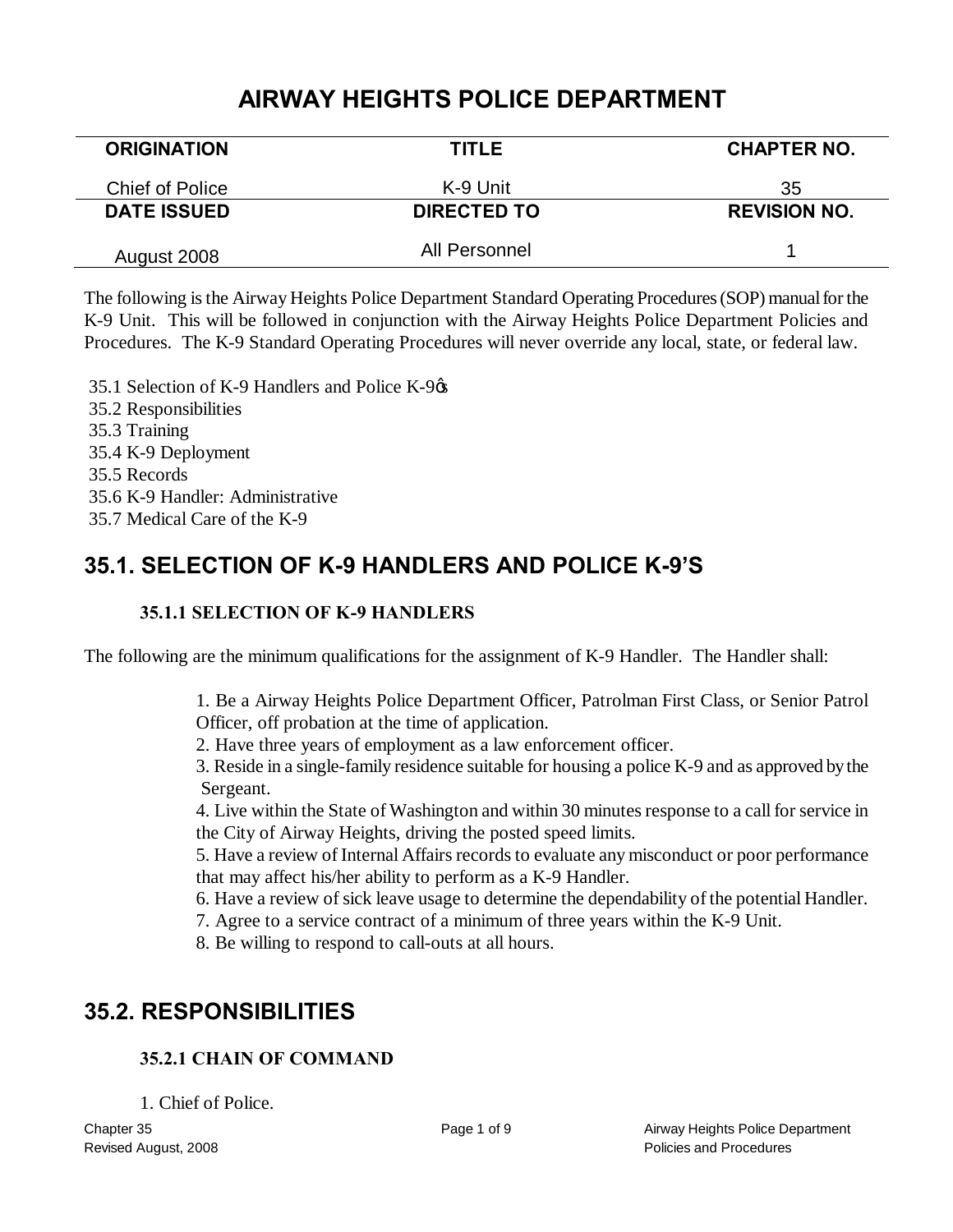2. Sergeant.

3. Patrol Corporal.

4. K-9 Handler

#### **35.2.2 DEPARTMENT RESPONSIBILITIES**

To ensure that the K-9 Unit is maintained at peak operating conditions, the Airway Heights Police Department shall be responsible for the following:

- 1. Providing a reasonably sized kennel for the K-9 to include four walls with one gate, a ceiling, a concrete floor, and a proper doghouse.
- 2. Providing appropriate dog food for the K-9.
- 3. Providing medical care for the K-9.
- 4. Providing equipment needed for the care, training, and working of the K-9.
- 5. Providing a vehicle for each Handler that will be properly equipped to safely transport the K-9.
- 6. Providing training to handlers to assure the effectiveness of the K-9 teams.

Each Handler can be retained or removed from the unit at the discretion of the Chief of Police.

#### **35.2.3 SERGEANT RESPONSIBILITIES**

The Sergeant duties shall include, but are not limited to the following responsibilities:

- 1. Preparing and monitoring the K-9 unit budget.
- 2. Monitoring the deployment of the K-9 team to insure they are within current law, policy and procedures.
- 3. Monitoring and maintaining accurate records of K-9 activity and training.
- 4. Overseeing the procurement and/or timely replacement/repair of needed equipment and services for the Unit.
- 5. Auditing the Narcotics Training aids yearly, to include all associated paperwork and logs books.
- 6. Maintaining liaisons with local businesses to use as training facilities.
- 7. Scheduling all K-9 related activities.
- 8. Ensuring the K-9 team are receiving continuous training to maximize the capabilities of the team.
- 9. Keeping unit members current on all laws, policies, and procedures governing the deployment of K-9.
- 10. Yearly inspection and revision of the Airway Heights Police Department K-9 S.O.P. manual.

## **35.2.4 K-9 HANDLER RESPONSIBILITIES**

The K-9 Handler reports to the Sergeant. The K-9 Handler<sub>f</sub> duties include, but are not limited to the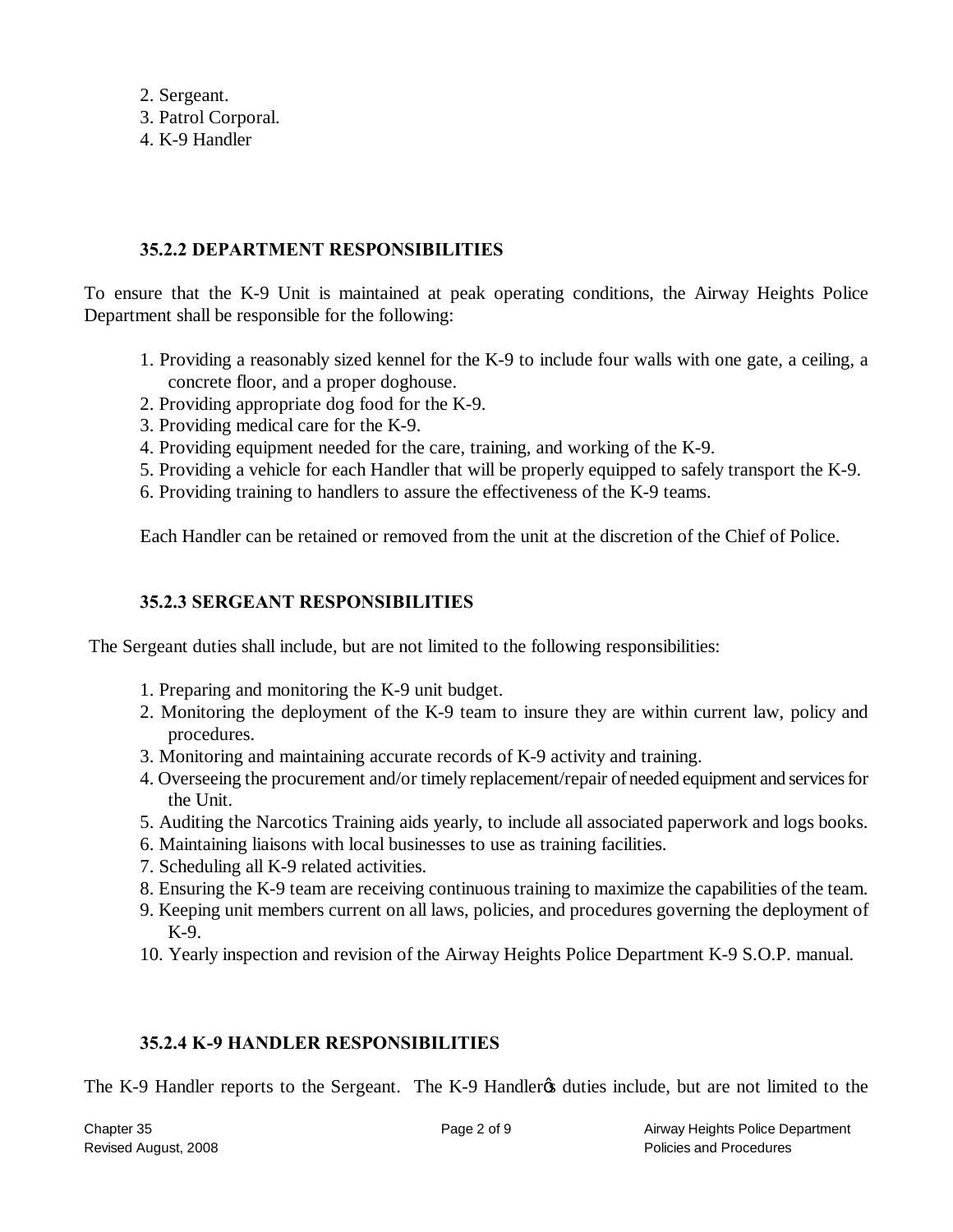following.

### **35.2.4.1 Availability Outside of Shifts**

1. K-9 Handler, while not on paid  $\delta$  on-call,  $\ddot{\text{o}}$  will always be aware that they are subject to callout at any time and will make an effort to accommodate any such requests.

2. The Department will provide all K-9 Handler with a paging device which they will attempt to keep with them at all times.

3. If the Handler deviates from the posted work schedule or training times, he/she will do so only with notification to the Sergeant and or Patrol Corporal.

## **35.2.4.2 Care for the K-9 and Equipment**

The Handler shall ensure that his/her K-9 receives the proper nutrition, grooming, training, medical care, exercise, and living conditions. The Handler will be responsible for the following.

- 1. The Handler shall maintain all assigned equipment under his/her control in a clean and serviceable condition. The Handler shall notify the Sergeant and or Patrol Corporal of any unserviceable equipment.
- 2. If a Handler is away from his/her residence for more than 72 hours, his/her assigned vehicle will be left at the police department or another location of which the Patrol Sergeant has approved. Each Handler must notify the Sergeant when he/she is not caring for his/her assigned K-9 while on approved leave.
- 3. Handler shall permit the Sergeant to conduct scheduled inspections of the K-9 area at their residences to ensure that proper conditions are met.
- 4. Any changes of a Handler ts residence that may affect the K-9 or his/her K-9 position shall be reported to the Sergeant.
- 5. When off-duty, the Handler shall not involve his/her K-9 in any extra-curricular conduct or activity (e.g., dog shows, competitions, breeding, etc.) without approval of the Sergeant.
- 6. During off duty time, the K-9 will be kept in the department issued kennel or in a secure environment. The only exception would be when the K-9 is under the direct supervision of the Handler.
- 7. Handler will not transport their assigned K-9 in their personal vehicles more than 50 miles from their residences without prior approval from the Sergeant and or Corporal.

## **35.2.4.3 Completing Use of Force K-9 Contact Reports and Incident Reports**

1. If an accidental contact occurs involving an employee of the Airway Heights Police Department where injury is apparent, the Handler will complete an internal report on a department approved incident report form. The report will be forwarded to the Sergeant.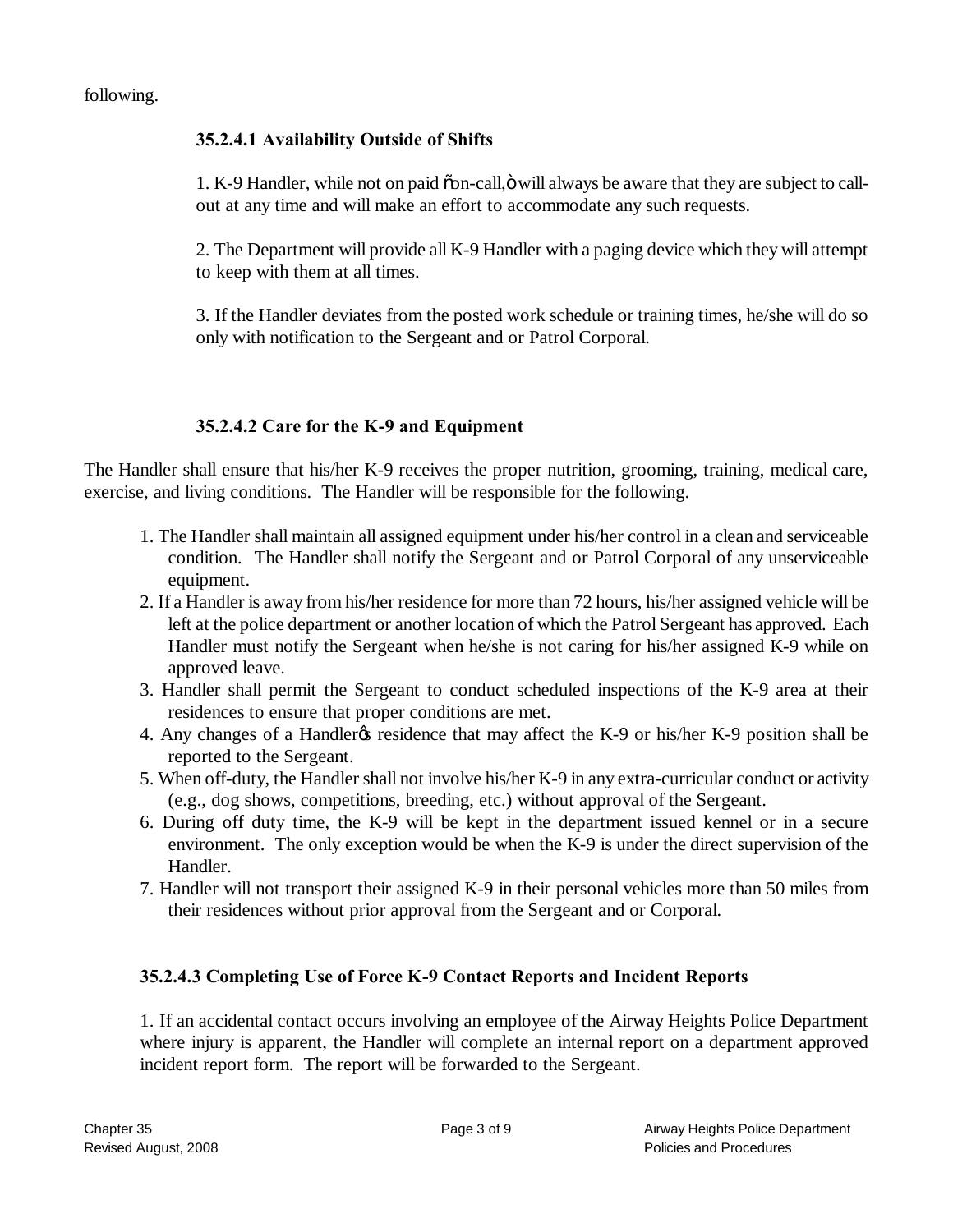a. If the contact resulted in an injury needing medical attention, the Handler will notify an on-duty supervisor, Chief and Sergeant as soon as possible.

2. If an accidental contact occurs on an individual that is not employed by the Airway Heights Police Department, whether injury is apparent or not, the Handler will complete an Airway Heights Police Department incident report and a K-9 Use of Force Report.

- a. The Handler will have photos taken of the person involved and the affected area.
- b. If the contact resulted in an injury needing medical attention, the Handler will notify the Chief and Sergeant as soon as possible. If the Sergeant is unavailable, the Handler will request a respond and interview the person involved, along with available witnesses.
- c. The original accidental contact and interview reports will be given to the Sergeant for review. The Sergeant will then send the reports up the chain of command for review. Prior to chain of command review, no reports will be submitted to the Records division.

#### **35.2.4.4 Deployment**

The Handler supports units for the day-to-day functions of the department, primarily for Patrol. The K-9 will try to maintain availability to respond to calls where their specialty is needed. The Handler will also perform routine patrol functions. They will assist other Patrol Officers on non-K-9 type calls, and take calls for service. The Handler will keep records of each K-9 deployment and will make a report and/or log entry for every find.

#### **35.2.4.5 Training**

The Handler will attend all scheduled training unless otherwise authorized by the Sergeant. The Handler will keep a detailed training log.

#### **35.2.4.6 Vehicle Use**

Use of the assigned K-9 vehicle will comply with the Airway Heights Police Department Vehicle Use Policy, with the following differences. Assigned K-9 vehicle may not be used for off duty or contracted duty assignments, unless the assignment is immediately prior to or following the Handler & duty shift. K-9 vehicle may be used for non-shift, Department paid assignments, when the Handler complies with the following restrictions:

- 1. The Handler will log into service.
- 2. The Handler shall be available to respond at any time from his/her Department obligation upon request for a K-9 search.
- 3. The Handler will have his/her K-9 and duty uniform with him/her.
- 4. The Handler will not be compensated for travel time.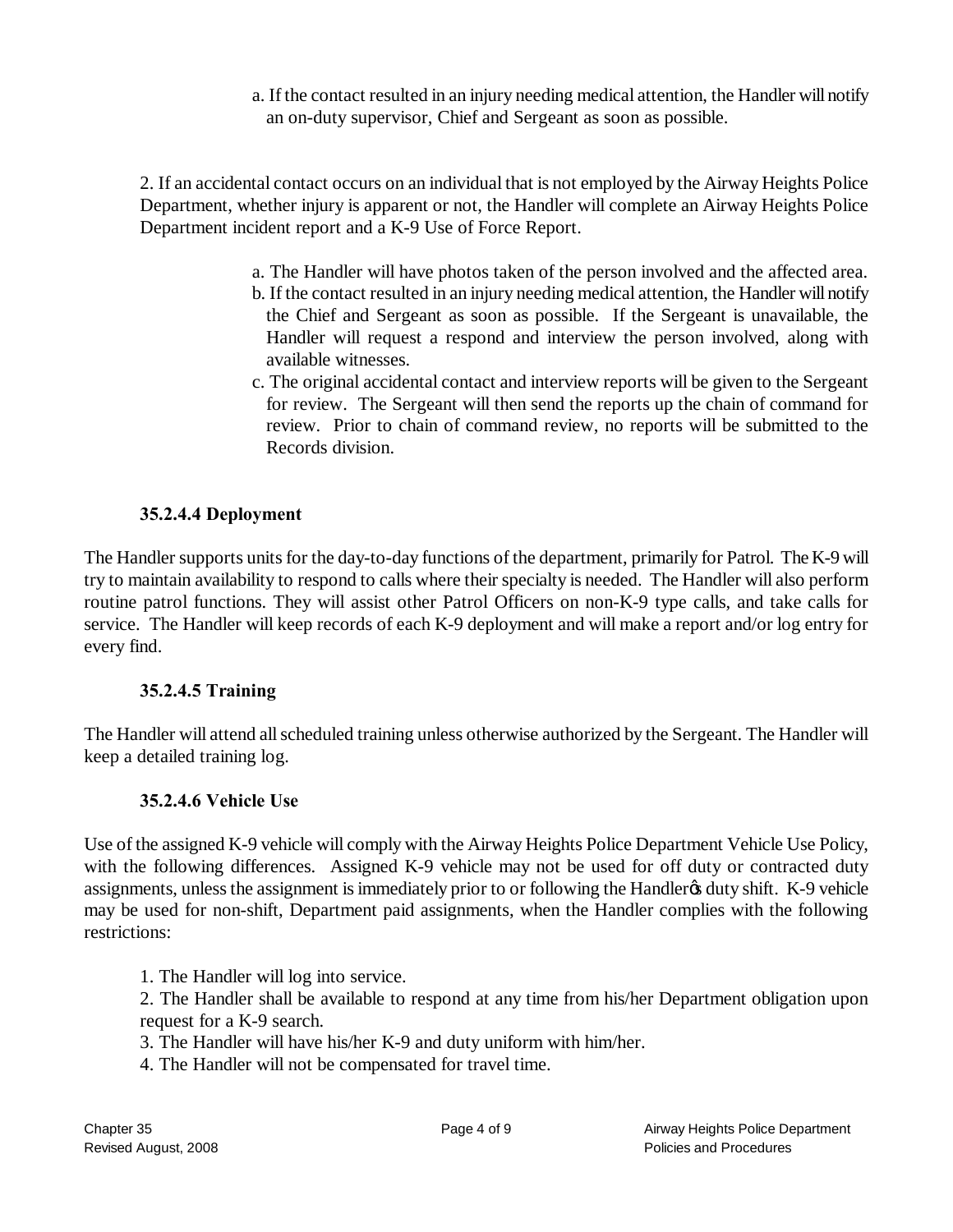## **35.3. TRAINING**

K-9 training will not deviate from the standard outlined under sections 3.3 unless approved by the Sergeant. The Team will meet their respective Airway Heights Police Department General Performances K-9 Standards prior to deployment.

#### **35.3.1 INITIAL K-9 TEAM TRAINING**

The K-9 Handler will be certified by a state certified trainer/ General Performances K-9 Standards (WAC 139-05-915) prior to deployment.

#### **35.3.2 MAINTENANCE TRAINING**

The team shall participate in continued, on-going, maintenance training.

- 1. The K-9 team shall participate in K-9 Unit bi-weekly maintenance training unless excused/directed by the Sergeant. Maintenance training shall consist of basic and advanced Handler and K-9 skills.
- 2. Officers must be on duty and authorized by their department to participate in training.
- 3. Officers of the Airway Heights Police Department must be on duty and off probation to participate in K-9 training.
- 4. Civilians will not be allowed to participate in training unless employed by or work as volunteers for the Airway Heights Police Department.

## **35.3.3 K-9 TRAINING: NARCOTICS DOGS**

It is recognized that dogs are unique individual animals and are not infallible. The AHPD Narcotics  $K-9\alpha$ will be trained in the following manner to perform with a high degree of reliability.

- 1. **Alert:** Airway Heights Police Department Narcotics K-9 will be trained in the passive (sit) alert. It is recognized that all passive alert dogs will occasionally bite and/or scratch.
- 2. **Substances:** Airway Heights Police Department Narcotics K-9 will be trained to alert on the scent of the following substances:

Marijuana and hashish Powder, rock, and crack cocaine White and black tar heroin Methamphetamine

Narcotics K-9 will not be trained on pseudo-narcotics.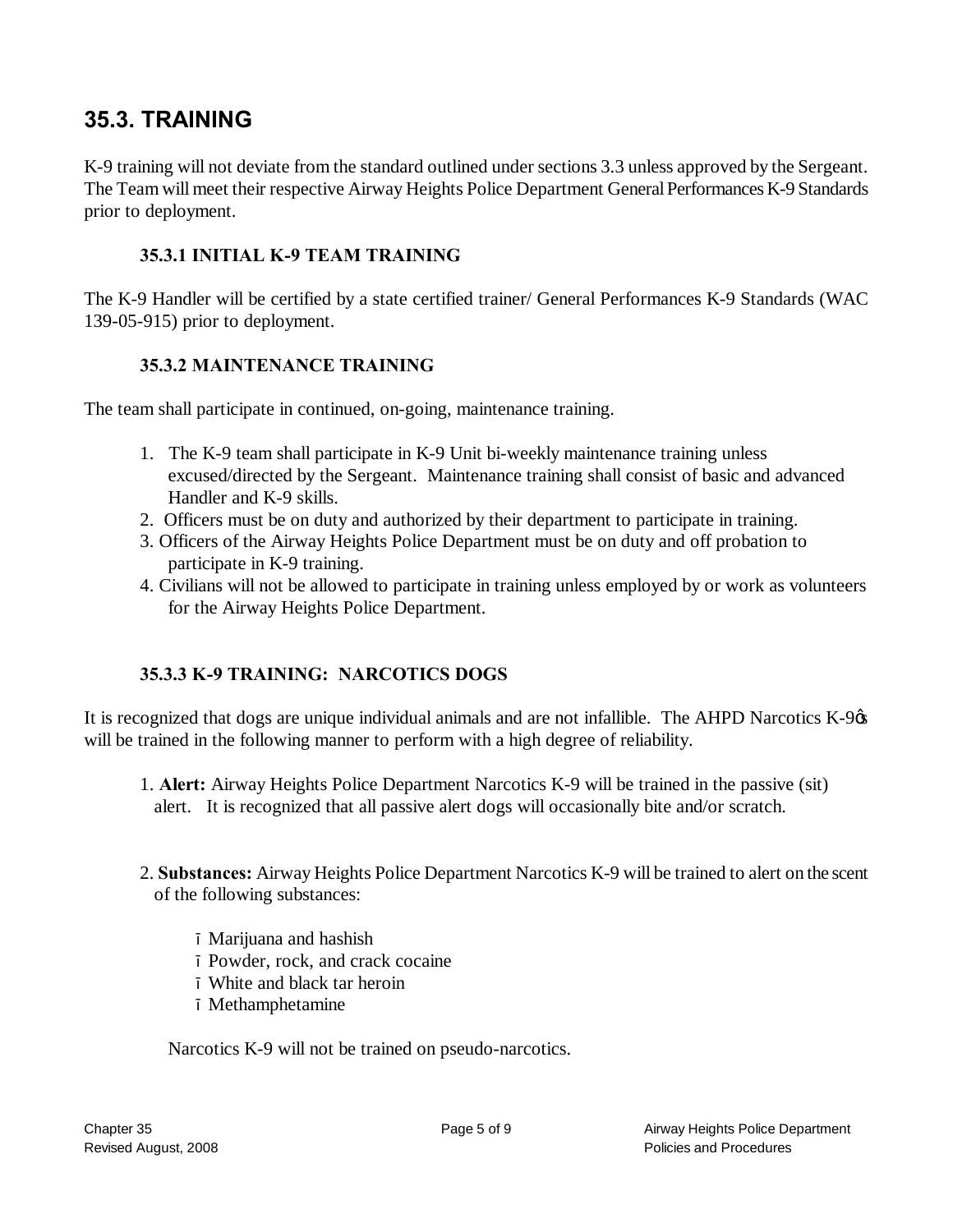3. **Narcotics Training Aids:** Multiple training aids will be kept of each of the trained substances.

Training aids will be made under the observation of the Patrol Sergeant and the K-9 Officer. Only training aids that have tested positive for the appropriate controlled substance will be used. Records of this will be kept in the Aid Logbook.

Each aid will consist of a container to which will be affixed a sticker designating the weight and the substance inside, along with a control number.

Each set of scent aids (marijuana, cocaine, methamphetamine, and heroin) will be kept in its own airtight container. Each container will be stored in a separately designated and secure locker.

A log will be kept noting the amount of training aids, each aid the actual and substance weight, the aid  $\alpha$  control number and each aid  $\alpha$  location in every training exercise.

Removal of individual aids will be logged in the individual aid sign out sheet in the logbook.

Keys for the narcotics storage lockers will be maintained and signed out by the Patrol Sergeant.

Training aids will be replaced when appropriate.

The Sergeant will conduct audits of the aids and log books

At the end of each year, all aids and logs will be turned in and audited. If all aids are accounted for, the logs will be destroyed.

- 4. **Obedience**: The K-9 will have a high degree of obedience to include on and off leash heeling, long stays, recalls, distance control and obstacle work.
- 5. **Building Searches:** The K-9 will be trained to perform an on or off leash search of the inside and outside of any structure and alert the Handler to the presence of any of the trained scents.
- 6. **Vehicle Searches:** The K-9 will be trained to perform an on or off leash search of the inside and outside of any vehicle and alert the Handler to the presence of any of the trained scents.
- 7. **Area Searches:** The K-9 will be trained to perform an on or off leash search of any outside area and alert the Handler to the presence of any of the trained scents.
- 8. **Item Searches:** The K-9 will be trained to perform an on or off leash search of any package, bag, luggage or other such item and alert the Handler to the presence of any of the trained scents.

No K-9 will be street deployed that does not meet the Airway Heights Police Department General Performance Standards (see section 3.5). It shall be the responsibility of the respective Handler to notify the Patrol Sergeant if his/her assigned K-9 is not performing properly to the above standards. Immediate corrective training or reassignment to training status will take place to ensure the safety of officers, citizens, and the department. There will be constant evaluation of the K-9 team to ensure that they continually meet these standards. This will be documented in the Handlers *o*training logs.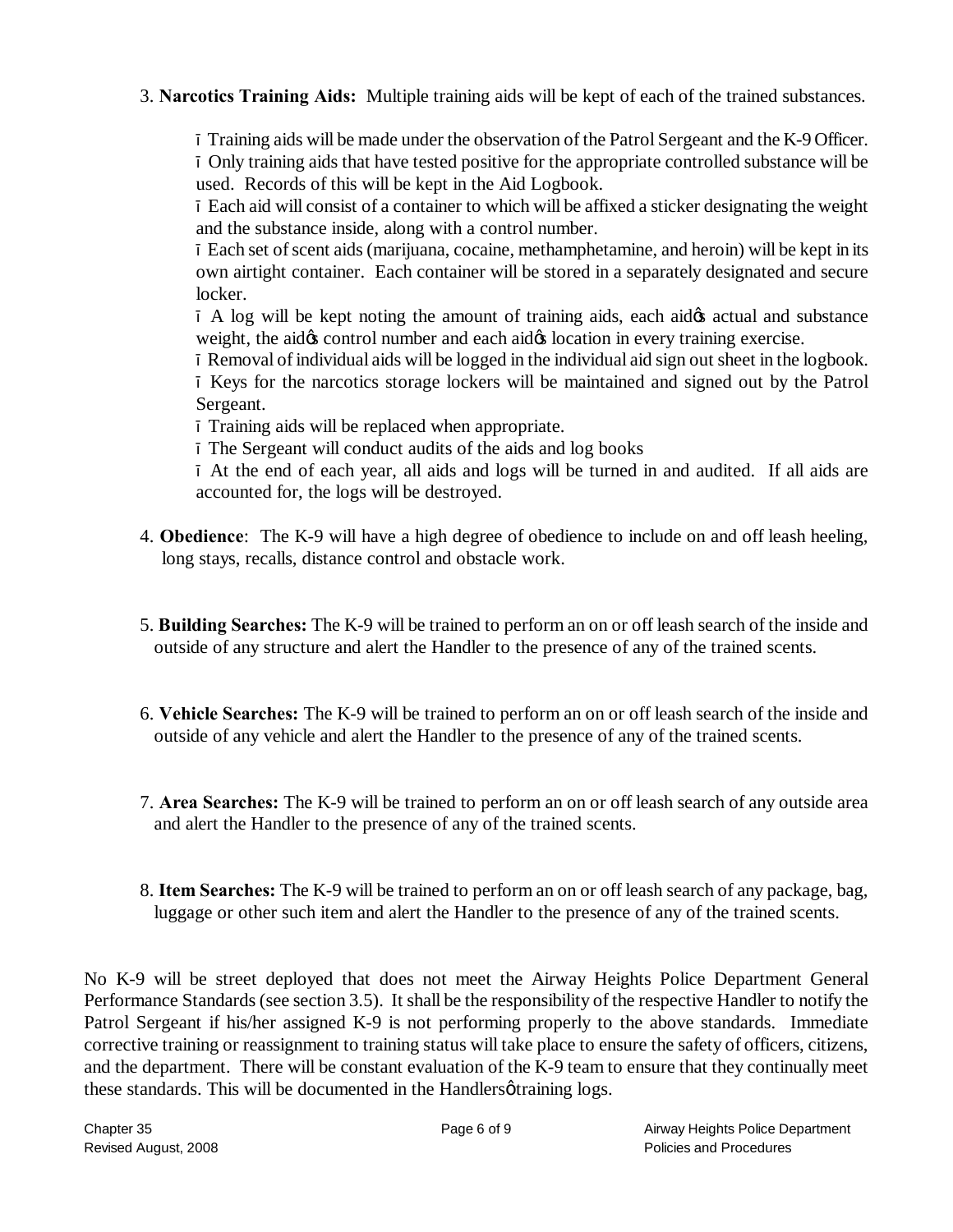## **35.3.5 GENERAL PERFORMANCE K-9 STANDARDS**

The Airway Heights Police Department K-9 Unit has adopted a General Performance K-9 Standard for Narcotics Dog Team that will consist of WAC 139-05-915 and the CJTC Canine Performance Standards. It is mandatory for the Airway Heights Police Department Canine team to complete the standard annually. Only the Sergeant will make exceptions to the annual certification. The team must meet this standard annually to remain in service. A K-9 team that fails to pass any phase of the test will be able to re-test in said phase. Upon a second failure, the team will be placed in a training status as determined by the Department of Trainer(s). This will consist of remedial training and may result in removal from service. The team will need to pass the entire standard before returning to patrol duties.

## **35.4. K-9 DEPLOYMENT**

K-9 team will only be deployed as per their specialty.

## **35.4.1 K-9 DEPLOYMENT: NARCOTICS DOGS**

Airway Heights Department Narcotics K-9 may by used in accordance with current law and policy to:

- 1. Assist in the search for narcotics during a search warrant service.
- 2. Obtain a search warrant based on the Narcotic K-9 $\alpha$  alert.
- 3. Search any vehicle, building, area, or item as allowed by law.

Narcotics K-9 will not be used to search a person for narcotics unless allowed by law.

## **35.5. RECORDS**

## **35.5.1 CURRENT FACTS SHEET AND ATTACHMENTS**

A current facts sheet will be maintained by the Sergeant and will be attached to the K-9 SOP manual along with other listed attachments. It will include, but will not be limited to:

- 1. Current Chain-of-Command.
- 2. Current Handlers and assigned K-9.
- 3. Current Department owned K-9 and their status/location.
- 4. Current authorized veterinary service.
- 5. Current Handler compensation agreement.
- 6. Current authorized Training, Deployment, and K-9 Use of Force forms.
- 7. List of current Narcotics Training Aids.
- 8. Current General Performance Standards (WAC 139-05-915).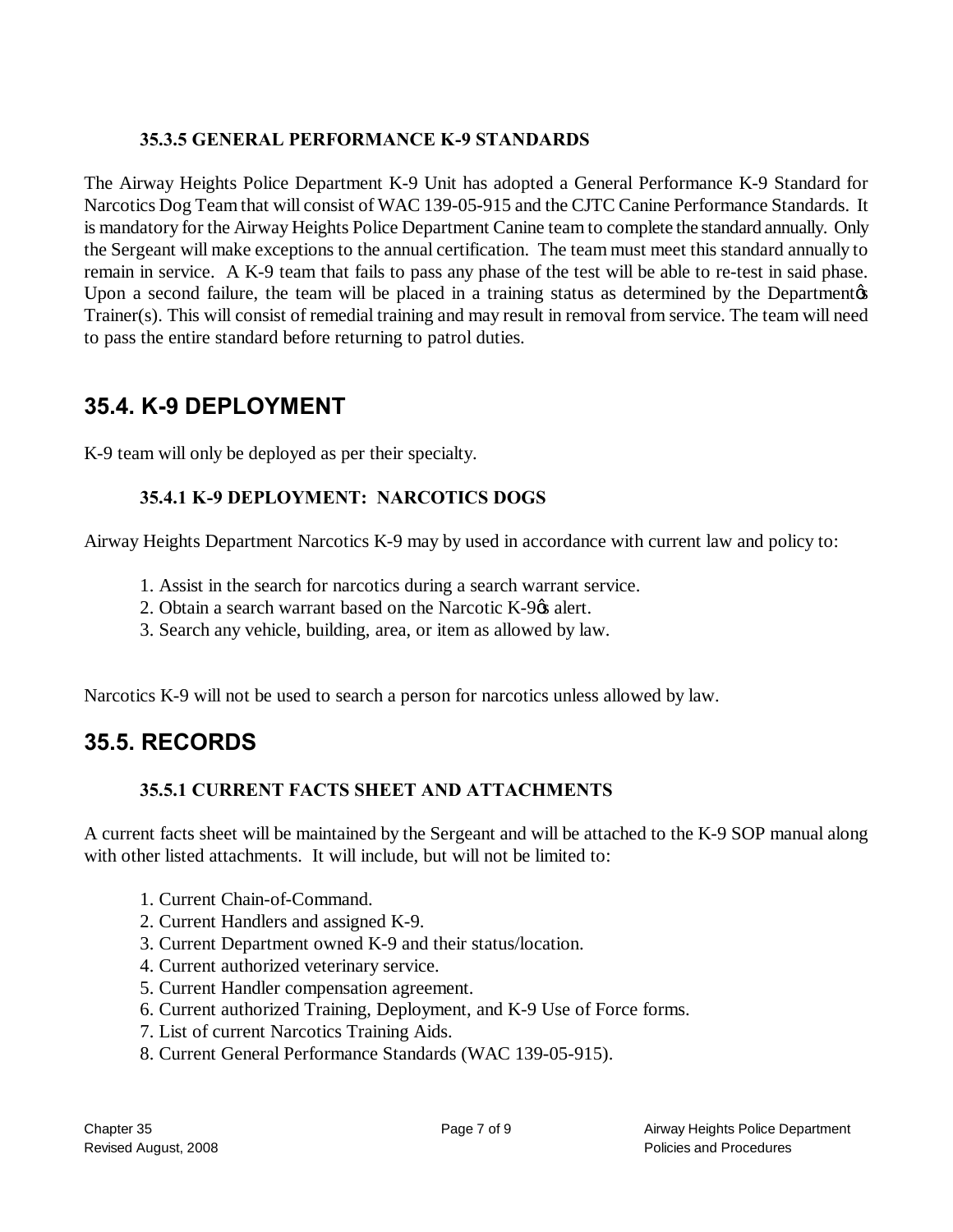#### **35.5.2 DEPLOYMENT AND TRAINING RECORDS**

The Handler will keep K-9 deployment and K-9 training records on the authorized forms. The Sergeant shall ensure all records are accurately kept and up to date. At the end of each year, each Handler will turn over that year<sub>%</sub> deployment and training records, along with a yearly summary of each, to the Sergeant. Deployment and training records will be kept for 3 years after the departure of the Handler and/or K-9 from the Unit and then discarded. All annual K-9 deployment summary records will be kept on file in the Sergeant ts office.

## **35.6. K-9 HANDLER: ADMINISTRATIVE**

#### **35.6.1 REQUEST FOR PUBLIC DEMONSTRATIONS AND RIDE-A-LONGS**

K-9 ride-a-longs will follow the Department & Ride-along Policy. Because of the nature of a K-9 Handler's duties, ride-alongs will be limited and approved by a supervisor on a case-by-case basis. The Sergeant, prior to a Handler making any commitment, shall approve all requests for public demonstrations.

#### **35.6.2 UNIFORMS**

The K-9 uniform shall vary from that set forth in Policy in the following areas:

- 1. When on duty, the Handler will wear his or her Department authorized K-9 uniform. Exceptions will be allowed for Handlers to wear appropriate civilian clothing with the approval of the Sergeant. Handler will have their uniforms available at all times while on duty.
- 2. The on-duty K-9 uniform shall be the summer or winter weight jumpsuit, black in color, no pocket specifications. The uniform shall be affixed with the authorized Airway Heights Police Department embroidered badge, name tag and Department shoulder patches.
- 3. Leather duty gear is authorized, but all carriers must be consistent.
- 4. The color of the visible under garments will match the color of the outer uniform.
- 5. When responding to a call-out, the K-9 Handler will wear the authorized K-9 duty uniform. Exceptions may be made with notification to the Sergeant.

## **35.7.0 MEDICAL CARE OF THE K-9**

All emergency medical care will be immediately taken care of appropriately at the Handler& discretion. If the injury is disabling, the handler will notify the appropriate supervisors. The Sergeant will be notified of all nonroutine, non-emergency medical care prior to it to being scheduled with the veterinary office.

#### **35.7.1 RETIREMENT OF A K-9**

When the K-9 is due to retire, the Handler will have the option to buy the K-9 from the Department for